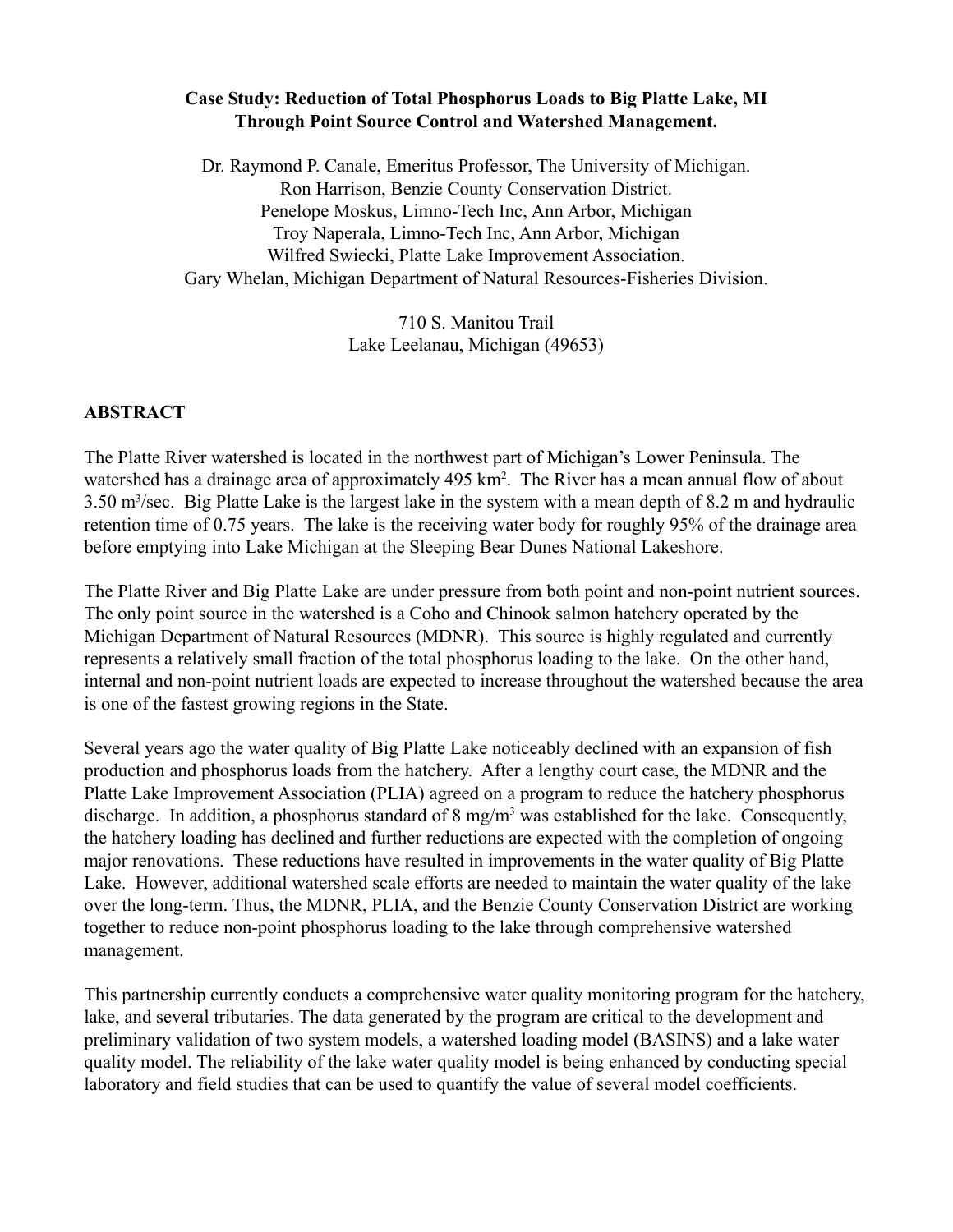The two models will be used to assess seasonal and long-term improvements in lake water quality that result from reductions of point and non-point total phosphorus loading. In this manner, the models will facilitate local water resource protection efforts by providing quantitative tools for evaluating the impact of future changes in land-use, the effectiveness of local ordinances, and public outreach activities.

# **KEY WORDS**

Big Platte Lake, watershed modeling, BASINS, lake water quality modeling, fish hatchery management.

## **INTRODUCTION AND BACKGROUND**

The Platte River watershed is located in the northwestern part of Michigan's Lower Peninsula. It has a total drainage area of approximately 495 km<sup>2</sup> (see Figure 1). The watershed is unique in this region of Michigan because it is comprised of several connected lotic and lentic segments. The hydrology of the Platte River is relatively stable because the area has deep glacial outwash deposits and extensive

groundwater resources. The USGS maintains a gauging station on the river as shown in Figure 1. The mean discharge of the river at the gauging station is 3.5 m<sup>3</sup>/sec. Twenty percent of the flows exceed 4.1  $m^3$ /sec, and 80% exceed 3.1 m<sup>3</sup>/sec.

Big Platte Lake is the largest lake in the watershed. It has a volume of 83.5 million  $m^3$ , a mean depth of 8.2 m, a maximum depth of 28 m, and a mean hydraulic retention time of 0.75 years. The lake has a surface area of  $10.2 \text{ km}^2$ and a drainage area of 471 km<sup>2</sup>. The lake receives the drainage from roughly 95 % of the watershed before emptying into Lake Michigan at the Sleeping Bear Dunes National Lakeshore.



**Figure 1. Platte River Watershed.**

### The Platte River State Fish Hatchery is

the only point source in the watershed. The outflow from the hatchery discharges into the Platte River upstream of the village of Honor, Michigan. The hatchery is located 17.7 km upstream of Big Platte Lake and 29 km upstream from Lake Michigan.

### Hatchery - Early History

The MDNR has operated a fish culture facility on the Platte River since 1928. The facility began as a trout rearing station and was expanded during the period from 1966 to 1972 to support the Department's Great Lakes salmon program. Figure 2 shows the history of the use of food at the hatchery. Approximately 16,000 kg of fish feed was used annually prior to facility expansion program. A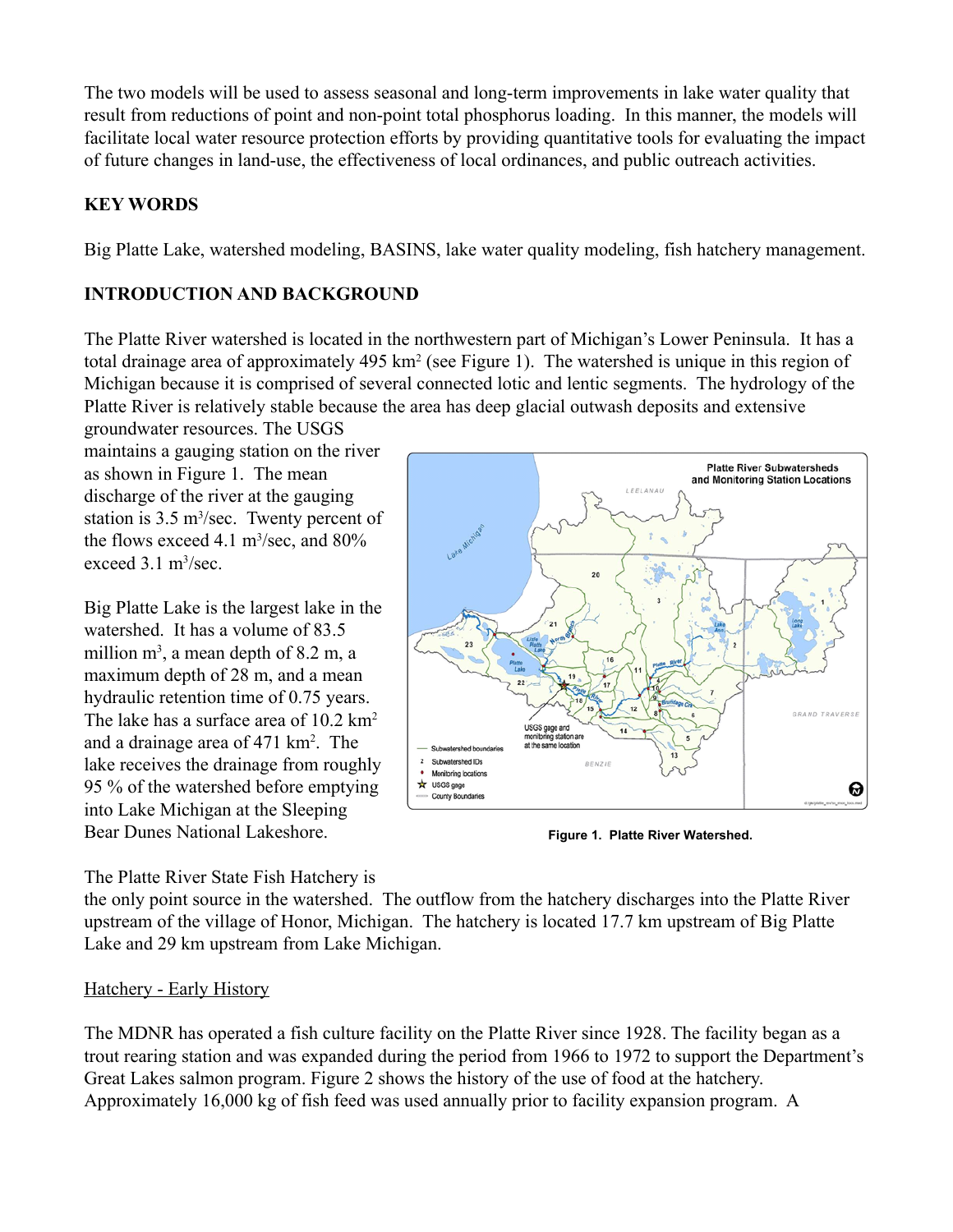maximum of about 250,000 kg of feed was needed in 1974 during the peak production period. Food use at the hatchery has gradually declined and is currently about one-third of the maximum mid-1970 levels.

The annual production of fish at the original rearing station was approximately 10,500 kg. This fish production is about two-thirds of the amount of food fed. Figure 3 shows historical changes in fish production at the facility as a function of time that generally follows the pattern of food usage.

The process water used to culture the fish becomes enriched with phosphorus from fish fecal pellets and unconsumed feed. The net phosphorus loading from the Hatchery is defined as the increase in the phosphorus concentration in the process water above background levels times the flow rate from the facility. During the period from 1928 to 1964 the phosphorus loading was relatively constant at about 74 kg/yr. This loading increased to a maximum of about 1960 kg/yr in 1974. The increase in loading was associated with increased food usage and fish production and accelerated by the fact that the phosphorus content of the feed increased because the composition changed from 66% waste slaughter house parts  $(0.24\% \text{ P})$  and 33% fish meal  $(1.5\% \text{ P})$ prior to the salmon program, to a nearly 100% diet of Oregon moist pellets that ranged from 2.0 to 3.5% P. Figure 4 shows data that define the history of changes in the phosphorus loading from the facility. Note that the current phosphorus loading is less than 5% of the maximum mid-1970 values.

### Big Platte Lake Water Quality — 1940 to 1980



**Figure 2. Historical Change in Food Used for Fish Production at the Hatchery.**





**Figure 3. Historical Change in Annual Fish Production at the Hatchery.**

**Figure 4. Historical Change in Hatchery Phosphorus Load.**

Big Platte Lake water quality conditions declined markedly in the late 1960's and early 1970's. The decline was first noticed as anecdotal observations and comparisons with historical photographs by local long-time permanent and seasonal residents. Such observers also noticed a marked deterioration of the rooted plant population in the deeper sections of the lake and most notably the complete disappearance of emergent round stem bull rushes. These rushes grew in water depths up to 4 m and were about 3 cm in diameter. The population density of rough fish such as brown bullhead, long nose gar, white sucker, carp, and bowfin also increased significantly. In addition, there was a marked reduction in the density of native clams and a near compete disappearance of a once abundant crayfish population and annual mayfly hatch. Historical data reported prior to the late 1960's and observations from the 1980's also document declines in Secchi Depth, increases in algal blooms, and decreases in bottom water dissolved oxygen concentrations. These changes are summarized in Table 1.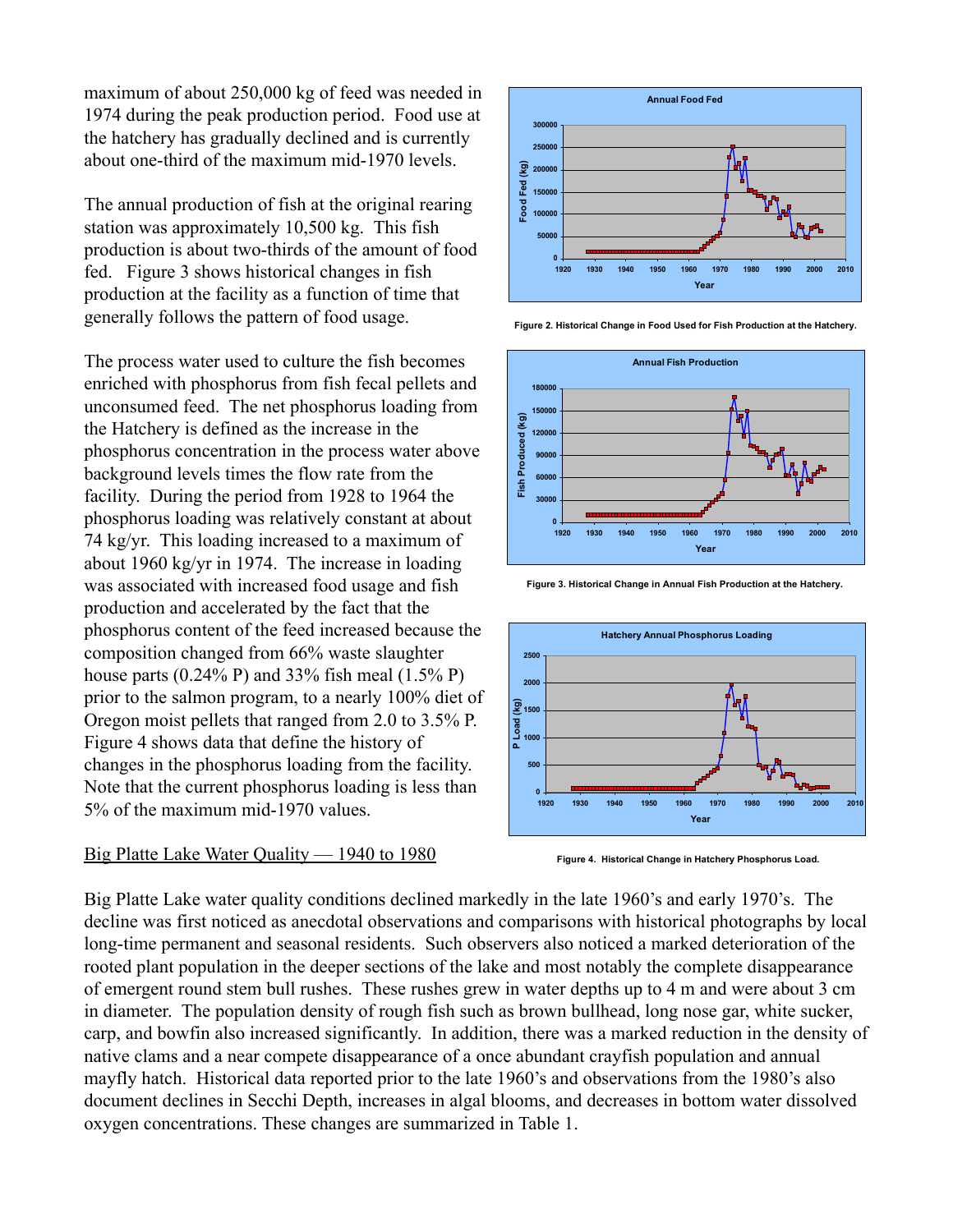A paleontological study of fossil chironomids was conducted on Big Platte Lake sediments that confirmed anecdotal observations regarding the decline of water quality in the lake (Clerk, 2001). The sediment cores indicated minor chironomid impacts associated with the start up of the trout rearing station in 1928. Subsequent major changes related to oxygen depletions were observed that were consistent with the expansion of the program in 1966.

| <b>Parameter</b>                   | 1940                   | 1980's                   | <b>Reference</b>                                       |
|------------------------------------|------------------------|--------------------------|--------------------------------------------------------|
| Minimum<br>Secchi Depth            | 3 <sub>m</sub>         | 1 <sub>m</sub>           | <b>Brown &amp; Funk (1940)</b><br><b>MDNR</b> (1990)   |
| <b>Algal Blooms</b>                | none                   | frequent                 | State of Mich. (1988)                                  |
| Minimum<br><b>Dissolved Oxygen</b> | $1.8 \text{ mg/L}$     | $0.1 \text{ mg/L}$       | <b>Brown &amp; Funk (1940)</b><br><b>MDNR</b> (1990)   |
| <b>Rough Fish</b>                  | 11 per<br>300 m of net | 306 per<br>$300m$ of net | <b>MDNR</b> (1981)<br>Kenega & Evans (1982)            |
| <b>Rooted Plants</b>               | 24 species             | 10 species               | <b>Brown &amp; Funk (1940)</b><br>State of Mich (1988) |
| Crayfish                           | abundant               | sparse                   | State of Mich (1988)                                   |
| Mayfly                             | abundant               | sparse                   | State of Mich (1988)                                   |

**Table 1.Historical Water Quality Changes in Big Platte Lake.**

### Legal History

Long-time local and season residents were initially puzzled by the rapid decline in the water quality of Big Platte Lake. Individuals first began to share their concerns with the MDNR in 1974. Subsequently the Platte Lake Improvement Association (PLIA) was established in August of 1978 for the purpose of restoring and preserving the water quality of Big Platte Lake.

The MDNR applied for a NPDES permit for the Hatchery in 1979 and the PLIA presented a lengthy list of objections. In response, the MDNR commissioned additional water quality studies of the watershed with the PLIA providing the local match (Bostwick, et al. 1983). This study and others (Grant, 1979) have measured the hatchery phosphorus loading and defined baseline water quality conditions for the lake, river, and tributaries.

In the late 1970's and early 1980's, the PLIA again expressed concerns to the MDNR regarding the continuing decline of the water quality of the lake. Subsequent efforts to negotiate satisfactory responses failed, and as a consequence, the PLIA sued the MDNR in 1986 in Ingham County Circuit Court under the Michigan Environmental Protection Act (MEPA). The PLIA contended that a draft 1985 NPDES permit level of 636 kg P/yr was not adequate to protect the water quality of the lake and that salmon entering and subsequently dying in the lake should be considered by the permit. In 1988, the court agreed with the PLIA and ruled that the MDNR was polluting, impairing, and destroying Big Platte Lake. As a result, the MDNR was required to reduce phosphorus loadings from the facility to attain a volume-weighted annual average total phosphorus concentration of 8.0 mg/m<sup>3</sup> in the lake. In addition, the MDNR was required to use a low-phosphorus fish food  $(1.0\%$  P) and halt the migration of salmon at the lower weir. The migration part of the order was later modified to allow the passage of the first 20,000 fish then 1,000 fish per week from August 15 to December 15.

On June 12, 1998 the Michigan Department of Environmental Quality (MDEQ) issued another permit to the MDNR that regulated the discharge of the fish rearing water. On August 7, 1998 the PLIA filed for a contested case hearing seeking to invalidate or modify the permit. After many months of intensive negotiations, the MDNR and PLIA signed and entered a March 10, 2000 Consent Judgment. The agreement allows for the phased installation of state-of-art effluent control equipment. Eventually the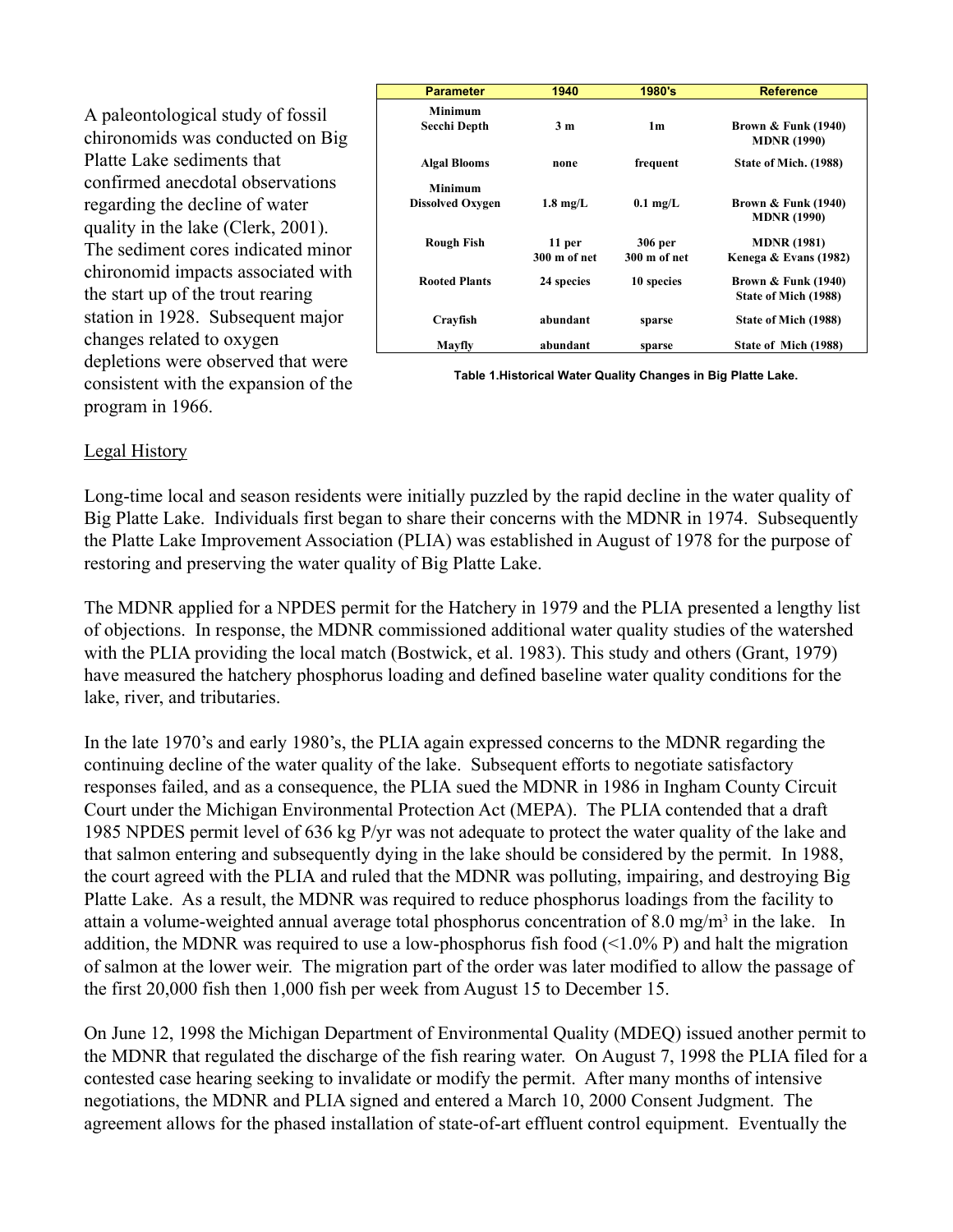facility discharge will be limited to 79.5 kg P/yr and no more than 34.0 kg P in any 3 month period. Water use at the facility is limited to 0.88 m<sup>3</sup>/sec. In addition, no more than 20,000 Coho salmon and 1,000 Chinook salmon are allowed to pass beyond the lower weir, and that all salmon harvested at the upper egg take weir shall be removed from the watershed. The agreement requires extensive hatchery monitoring (including antibiotics and antiseptics), compliance audits, oversight, and damage provisions.

Finally, it is noted that the Consent Judgment has brought the parties together and they are now working together to implement a comprehensive program to identify and control point as well as non-point sources of phosphorus within the watershed. This cooperative spirit is absolutely critical and is a major accomplishment of the Consent Judgment. This Consent Judgment provides the framework for the related monitoring and analysis issues presented in this paper.

### Watershed Management Plan

Much of the Platte River watershed drains areas located in the northern half of Benzie County, MI. (see Figure 1). Although it is the smallest county in the State by land area, it is ranked as the third fastest growing. Population growth in critical areas important to water resource protection is projected to exceed 75% by 2025. In addition, the watershed is adversely affected by expanding development pressure from the adjacent urban center of Traverse City, MI. Thus, although significant measures to control point sources from the Platte River State Fish Hatchery are well underway, the Platte River and Big Platte Lake are under pressure from non-point nutrient and sediment loads.

Efforts to develop a comprehensive watershed management plan began in April 2000 in response to growing concerns over the declining water quality in several of the area lakes, tributaries, and reaches of the Platte River. During the initial phases of the effort, the growth of non-point sources of pollution was identified as a potential threat to ecological stability and recreational quality.

In response to these concerns, the Benzie Conservation District secured funding through the Clean Water Act, Section 319 program to develop a plan leading to the restoration and preservation of water resources in the Platte River basin. A 30-member watershed council representing all stakeholder groups in the watershed was formed to guide the watershed management planning effort. Key partnerships were formed with Federal and State agencies as well as with regional and local interests groups to insure the effectiveness of the effort. In 2002 the MDEQ formally approved the Platte River Watershed Management Plan. This plan is the culminating document of a two-year, multi-partner effort to identify water resource impairments and threats in watershed. The program is participating in the development of decision support models that will provide local planners quantitative information that is necessary to properly site and regulate land development. In July 2002, efforts began to undertake some of the pollution reduction tasks proposed in the plan such as non-structural improvements to road stream crossings and implementation of storm-water ordinances.

# **POINT SOURCE CONTROLS**

# Hatchery Current Operations

The Platte River State Fish Hatchery is currently the main Coho salmon egg take facility in the Great Lakes region and produces most of the Coho and Chinook salmon needed by the Michigan Department of Natural Resources' Great Lakes fishery management program. The hatchery uses only surface waters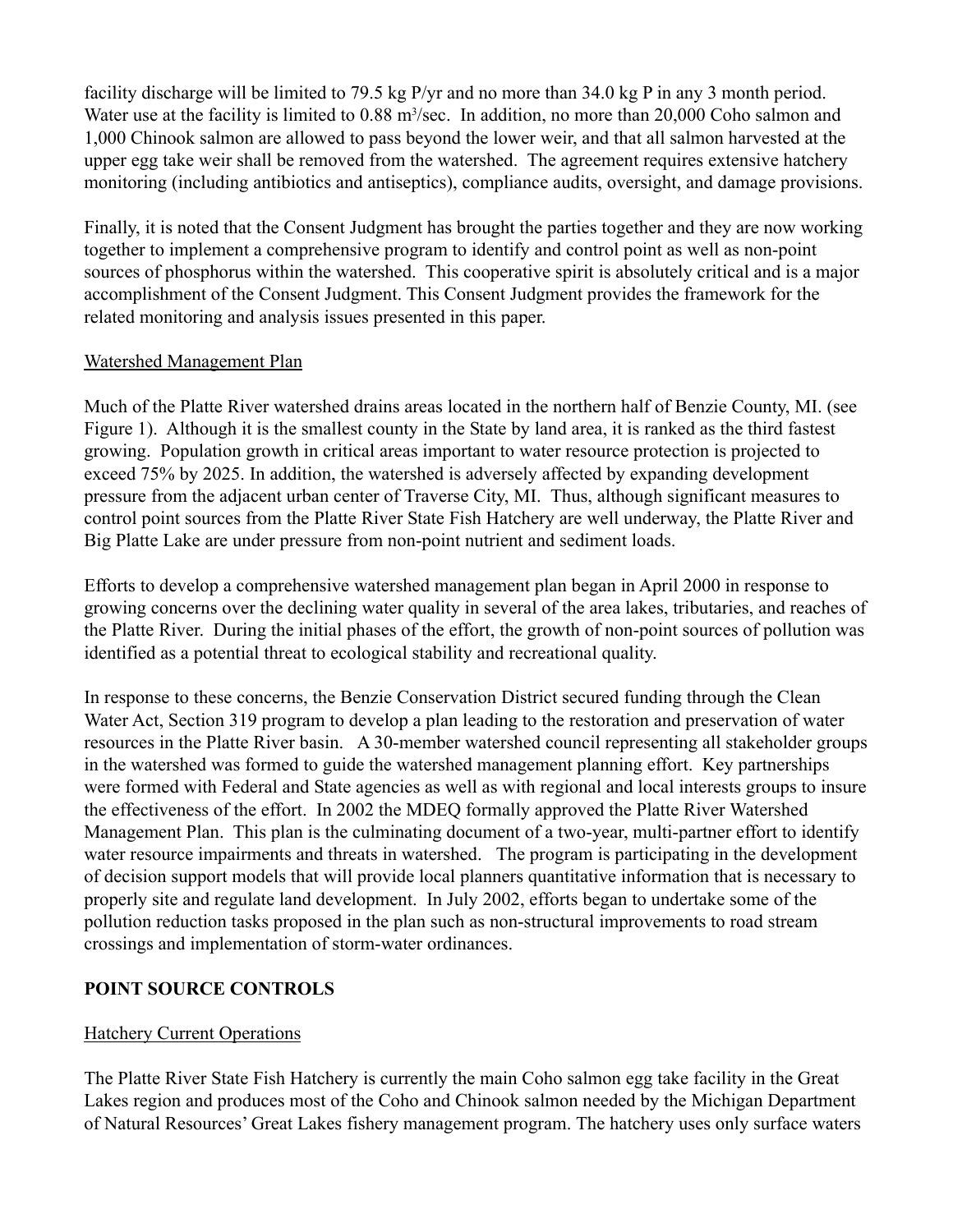from the Platte River, Brundage Creek, and Brundage Spring. The hatchery used an average of about 69,000 kg/yr of feed between 1999 and 2002 and produced about 69,000 kg/yr of Coho and Chinook salmon. Note that the current ratio of fish production to food-use has increased from historical levels of about 0.66 to 1.0. The current production targets for the facility are 1.5 million Coho salmon at 36 individuals/kg and 4 million Chinook salmon

at 220 individuals/kg.

### Hatchery Pollution Abatement Activities

The court ordered abatement measures have been instrumental in decreasing the hatchery annual phosphorus load from about 1750 kg in 1974 to current levels approximately 90 kg/ yr. These reductions are attributable to improved solids handling and the use of low phosphorus foods with phosphorus concentrations below 1%. The pattern of declining loads is shown in Figure 4. Over this same time period, the lake total phosphorus concentration has decreased from about 12.0 to 7.5 mg/m<sup>3</sup> and the average Secchi Depth has increased from about 2 to 4 m. Figures 5 and 6 illustrate these trends.

In addition, the Consent Judgment cleared the way for some major renovations of the facility that were completed in January 2004. Some of the main improvements included increasing from a 1.5 to a 3.5 pass system and screening all outdoor production water after each pass with 18-20 micron disk screens. Solids recovery was enhanced by screening all indoor production water; reconfiguring the outdoor raceways to force the movement of solids to the screens; adding a clarifier to settle solids; and adding a large sludge storage tank to effectively thicken and remove solids from the facility. Additionally, new water monitoring and sampling devices were installed to improve data collection abilities.



**Figure 5. Lake Total Phosphorus Concentration and Percent Violation.** 



**Figure 6. Historical Change Lake Secchi Depth.**

Monitoring efforts are underway to determine the effectiveness of these technical improvements.

While it is expected that these renovations may eventually result in further improvements in Big Platte Lake water quality, it is clear that rehabilitation takes time. Big Platte Lake total phosphorus concentrations were only reduced about 35% in spite of overall point source loading reductions of about 95% from the period of peak production. The limited response was likely the consequence of internal phosphorus recycling and non-point loading. With the current phosphorus loadings from the hatchery, it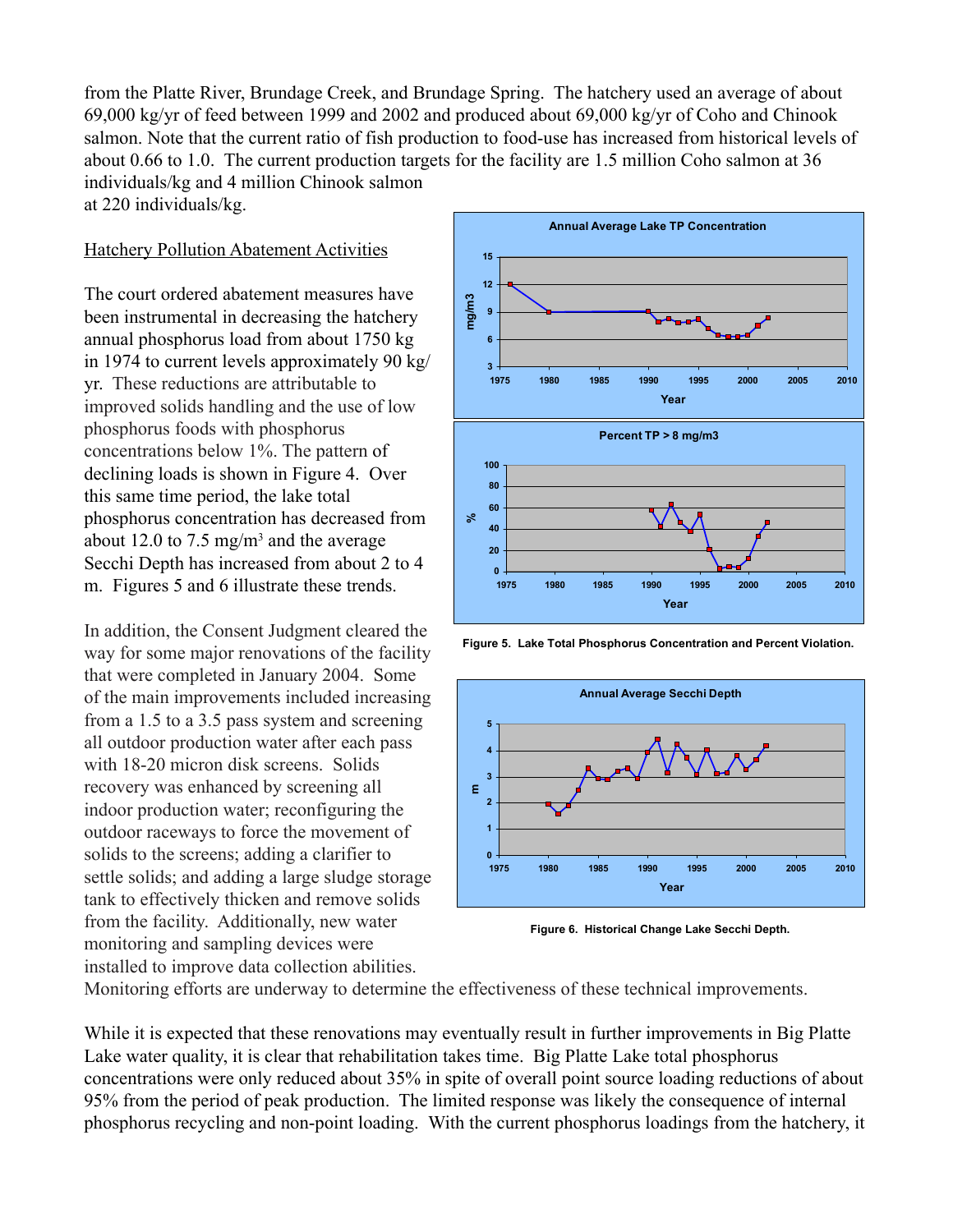will become increasingly difficult to attain additional improvements in lake water quality from more aggressive effluent management at this facility. Therefore, further improvements in the water quality of Big Platte Lake will require control of non-point phosphorus sources from the watershed.

### **NON-POINT CONTROLS**

The last section has shown that the point source of phosphorus from the hatchery has been reduced to near historic low levels. Yet, the phosphorus concentration in the lake has increased for the past two years, and the 8.0 mg/ m<sup>3</sup> standard is being attained only about 60% of the time (see Figure 6). One reason for this trend may be that flows from the watershed that carry non-point sources of phosphorus have increased during the past 2 years (see Figure 7). However, it is not clear if the magnitude of such changes in flow is sufficient to cause the observed increase in lake phosphorus concentration. Such



**Figure 7. Historical Change in Total Annual Flow of Platte River.**

questions can only be answered through the use of reliable watershed loading and lake quality models that are based on extensive monitoring and laboratory data.

Non-point phosphorus loads from Platte River watershed are being analyzed using the Better Assessment Science Integrating Point and Non-point Sources (BASINS) approach. This is an integrated multipurpose environmental analysis tool developed by the U.S. Environmental Protection Agency's (EPA's) Office of Water. It comprises of a suite of interrelated components that perform various watershed analyses (USEPA, 2001). A powerful element of BASINS is the Hydrological Simulation Program – FORTRAN (HSPF). HSPF is a lumped parameter watershed and stream model that is well suited for modeling non-point phosphorus loads from the Platte River drainage basin.

BASINS can be used to simulate non-point pollutants coming off the land. It can also predict the consequences of future land use

management scenarios by simulating the generation and movement of pollutants such as sediment and phosphorus from multiple sources in the watershed. These results can be used as inputs to a water quality model for the lake. In this way the BASINS and lake models can be used to help assess the impacts of both point sources from the hatchery and non-point sources such as agricultural operations, forests, and land developments. Figure 8 illustrates the overall approach.



**Figure 8. Components of BASINS and Lake Water Quality Model.**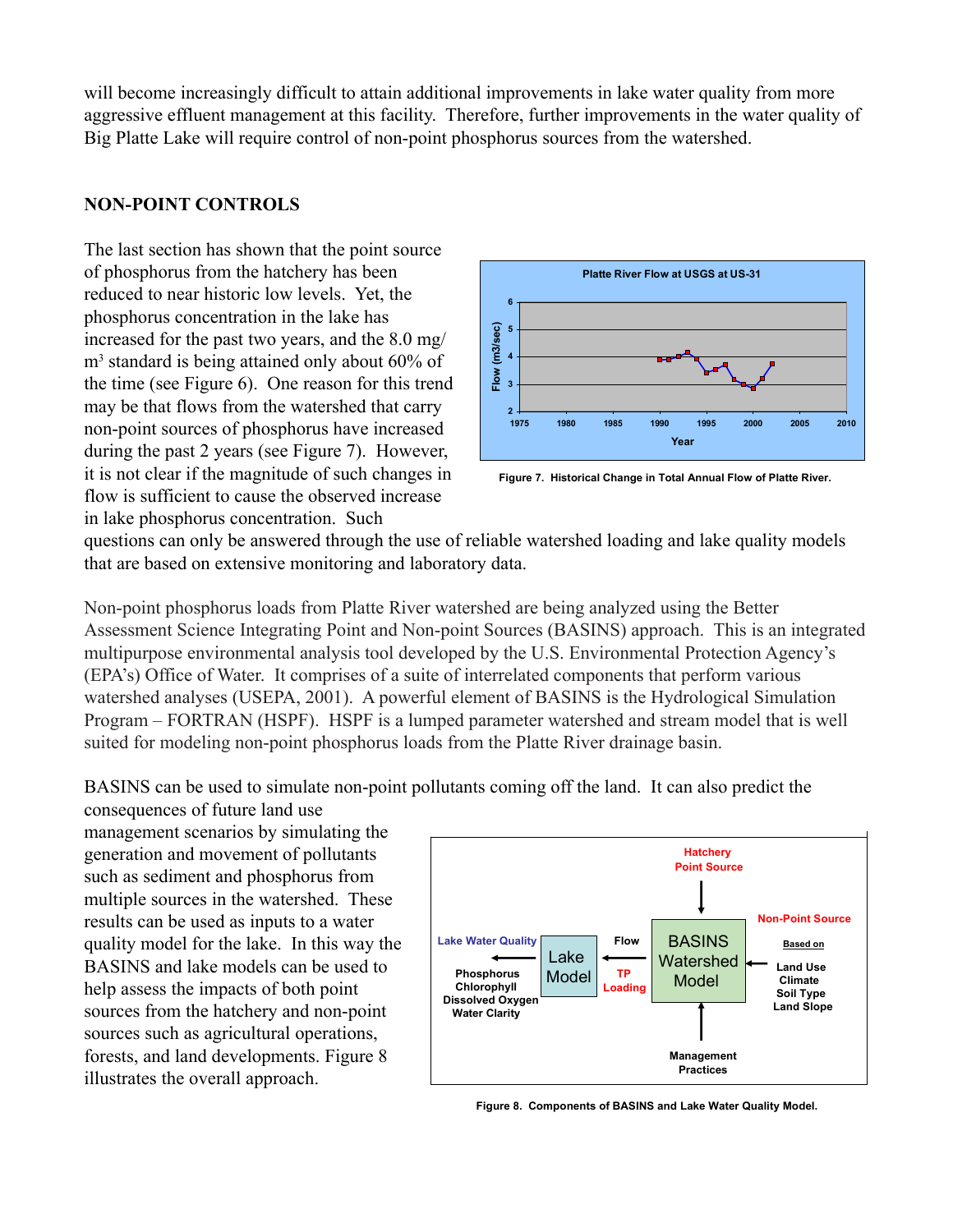### BASINS – Input Data

The BASINS model requires detailed data that describe various characteristics of the Platte River watershed. Geographic Information Systems (GIS) is being used to provide a convenient automated method to access and use these data. Data describing features such as land-use, stream networks, lakes, and soil characteristics are available in a GIS format. Other site-specific data, such as that collected from stream gauging sites and weather stations are also required to accurately simulate watershed response.

The Platte River watershed boundary was obtained from the MDEQ Land and Water Management Division, Hydrologic Studies Unit. This watershed boundary was published in 1998 and was created from USGS 7.5 minute Topographic Quadrangles, using MIRIS digital base maps as a control reference. The watershed boundary defines the study area and includes portions of three counties (see Figure 1). The stream network for the Platte River and its tributaries was obtained in GIS format from the state of Michigan. This information was supplemented with measurements of cross-section profiles of the Platte River and many of its tributaries. Continuous flow data were obtained from the USGS gauge located on the Platte River near Honor, MI (Gauge No. 04126740).

Land-use data were available in GIS format from the Benzie County Conservation District (Benzie County 1996 data and Grand Traverse County 2000 data) and from the Land Information Access

Association (Leelanau County, 2000 data). Some manipulation of the data and reclassifications of land-use designations were needed to produce a coherent and consistent map of land-use within the watershed. The final land-use categories employed in the model are shown in Figure 9. The largest land-uses are forest (56.5%), pasture  $(16.1\%)$ , and cropland  $(8.6\%)$ . Currently, about two-thirds of the watershed remains undeveloped.

Soils data are used to estimate model parameters related to infiltration, water storage, and susceptibility to erosion. The USDA STATSGO soil data for the watershed were used for the Platte River watershed.



**Figure 9. Current Land Use in the Platte River Watershed.**

#### Climatological data are used as

forcing functions to simulate the hydrologic cycle. Precipitation and evaporation data, along with soil properties, are used to predict the relationships between rainfall and runoff in the model. Runoff generated by precipitation or snowmelt may cause erosion and transport pollutants to Platte Lake. Air temperature, dew-point temperature, evaporation, and solar radiation data are used to predict snowmelt, stream water temperature, and evaporation. The climatological data required by the model were obtained from the National Climatic Data Center (NCDC) and the International Atmospheric Data Network.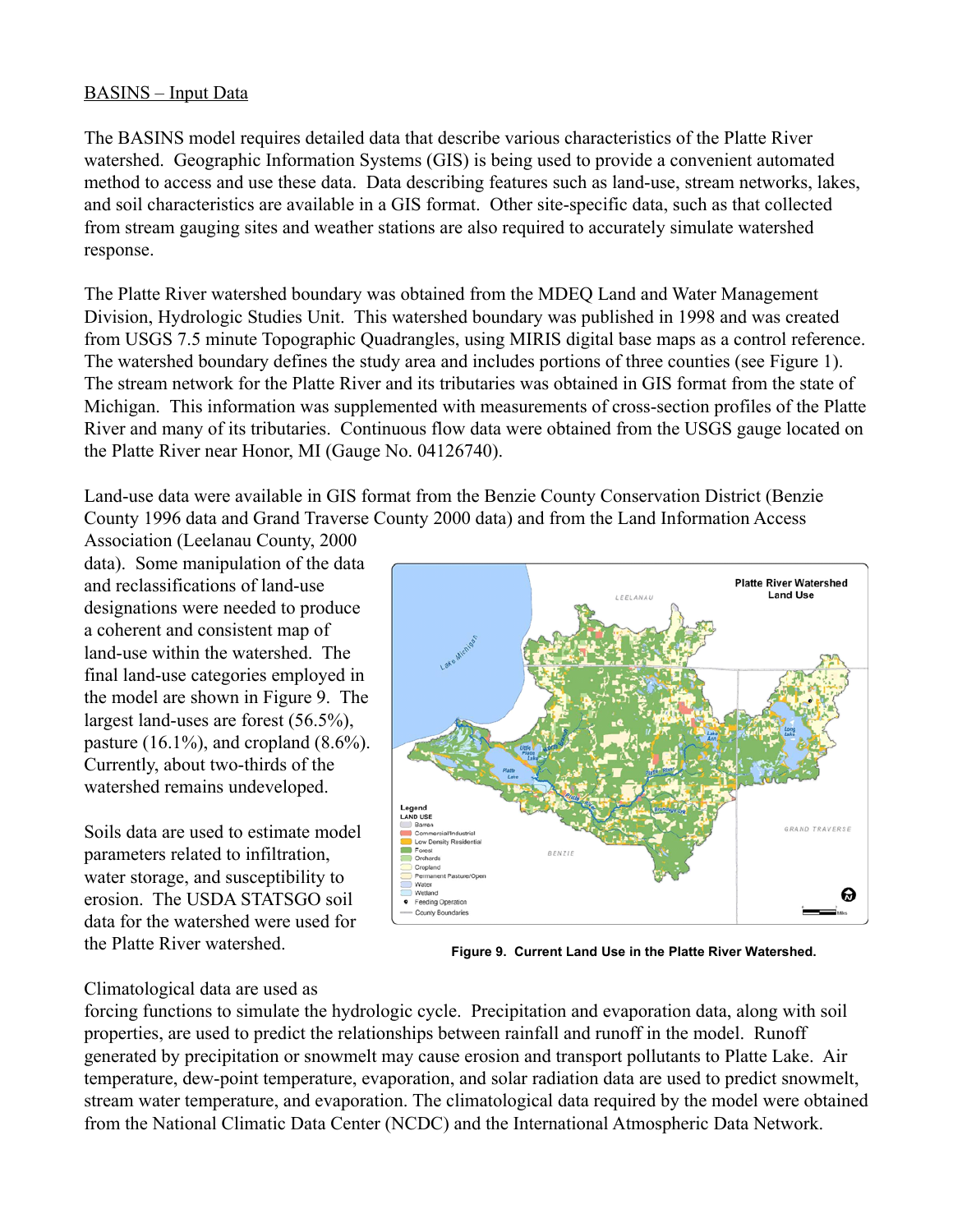### BASINS - Model Calibration

Calibration of the BASINS watershed model is proceeding using a phased approach. The first phase consists of a baseline calibration for flow and total phosphorus. The flow calibration starts in March 1990 to coincide with the installation of the USGS flow gauge. The calibration ends in September 2000 because at the time this work was initiated, the meteorological data used to estimate evaporation were only available through 2000.

The baseline total phosphorus calibration begins in November 1989 and ends in September 2002. This period corresponds to the available data record. The total phosphorus calibration is considered preliminary because sufficient suspended sediment and wet weather event data are not available for the baseline calibration period. Suspended sediment data will improve the phosphorus calibration because phosphorus binds to sediment. Therefore, watershed erosion and scoured sediment are potential sources of in-stream phosphorus. Concurrent in-stream suspended sediment and phosphorus data will be collected in 2004 to facilitate the calibration of the model. Local rain and snowfall data will also be collected along with wet-weather event stream data that will better define site-specific event mean concentrations (EMC) and other in-stream responses to non-point source loadings.

The flow calibration focused on comparisons between model results and observed flows at the USGS gauge. Figure 10 compares the model predicted cumulative volumetric flow at the USGS gauge with observed values. This result indicates that over the ten-year calibration period the model does not exhibit significant bias for prediction of flow.

Figure 11 compares observed and predicted average monthly flows at the USGS gauge for the ten-year calibration period. This figure shows that the model reproduces the seasonal hydrologic response of the



**Figure 10. USGS and Model Accumulative Flow (1900 – 2000).**



**Figure 11. USGS and Model Monthly Average Flow (1900 – 2000).** 



**Figure 12. USGS and Model Total Annual Flow (1900 – 2000).**

watershed. Figure 12 shows favorable comparisons between the simulated and observed annual volume at the USGS gauge.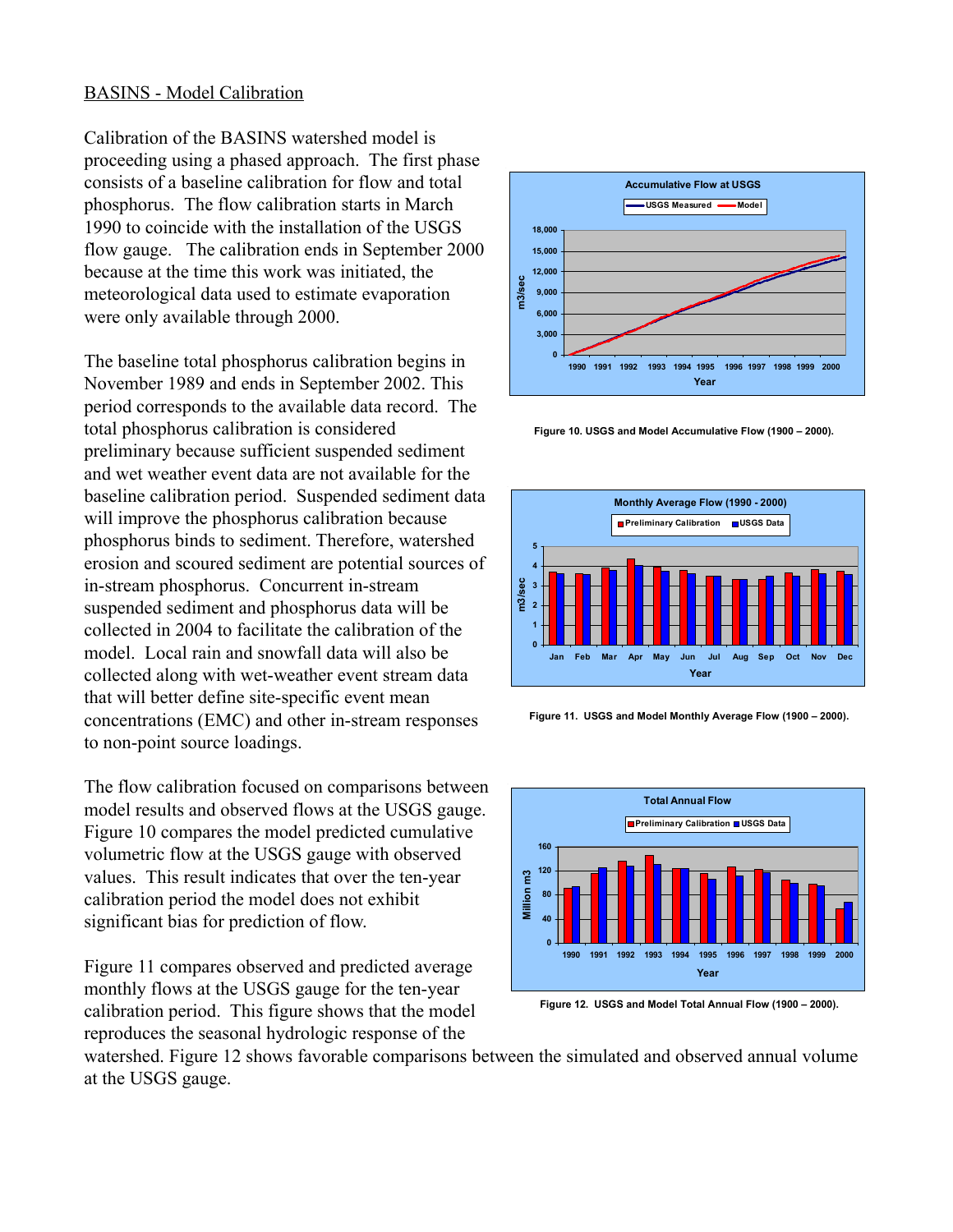This indicates that the model is adequately simulating the long-term hydrologic response within the watershed and the variations in flow volume between dry and wet years. It also indicates that the available meteorological data are adequate for long term-simulations, although more site-specific meteorological information is required for future event calibration efforts. Figure 13 presents both modeled and observed percent of average daily flows that exceed a given flow at the USGS gauge. The similarity between the two curves indicates that the flows predicted by the model are within a similar range and occur with similar frequency as those observed at the gauge. Note that the shape of the frequency of exceedance curve confirms geological evidence that flows in the Platte River are supplemented by groundwater sources (Seelbach, 1997). Overall, it is concluded that the annual and seasonal flow trends and patterns observed at the USGS are well represented by the model.

The preliminary phosphorus model calibration focused on comparisons with measured concentrations and loads at five stations using data collected between March 1990 and September 2000. The total phosphorus calibration proceeded in a two-step iterative process. The event mean concentrations for each land-use were estimated using the HSPF model and compared with literature values (see Table 2).

Next, the diffuse loadings generated by the model were adjusted (within the range cited in the literature) to match observed measurements at the USGS gauge (see Figure 14).



**Figure 13. Percent Exceedance of Daily Average Flow (1990 - 2000).**

|                                | <b>Simulated Event Mean</b> | <b>Event Mean Concentrations</b> |
|--------------------------------|-----------------------------|----------------------------------|
| <b>Land use</b>                | Concentration (mg/m3)       | from Literature (mg/m3)          |
| Commercial/Industrial          | 153                         | 280-330                          |
| <b>Low Density Residential</b> | 48                          | 520-570                          |
| Grassland                      | 8                           | $10 - 1300$                      |
| Cropland                       | 21                          | $370 - 1300$                     |
| Orchard                        | 21                          | $370 - 1300$                     |
| <b>Feeding Operations</b>      | 718                         | $370 - 1300$                     |
| <b>Forest</b>                  | 9                           | $10 - 110$                       |
| <b>Barren</b>                  | 20                          | 80                               |
| Wetlands                       | 8                           | 120                              |

**Table 2. Simulated and Literature Event Mean Phosphorus Concentrations.**



**Figure 14. Measured and Model Total Phosphorus at USGS Station.**

This preliminary total phosphorus calibration will be expanded when data become available for instream sediment and storm event concentrations of sediment and phosphorus.

#### **BIG PLATTE LAKE WATER QUALITY**

#### Lake Sampling Program

Big Platte Lake is sampled at 8 depths at the deepest location near the center of the lake every two weeks all year except when ice conditions restrict access. These discrete samples are analyzed for total phosphorus, turbidity, and alkalinity. In addition, a 10 m vertical tube sampler is used to obtain composite samples. These composite samples are analyzed for total phosphorus, chlorophyll, turbidity, alkalinity, phytoplankton, total dissolved solids, and calcium. Vertical net hauls are used to collect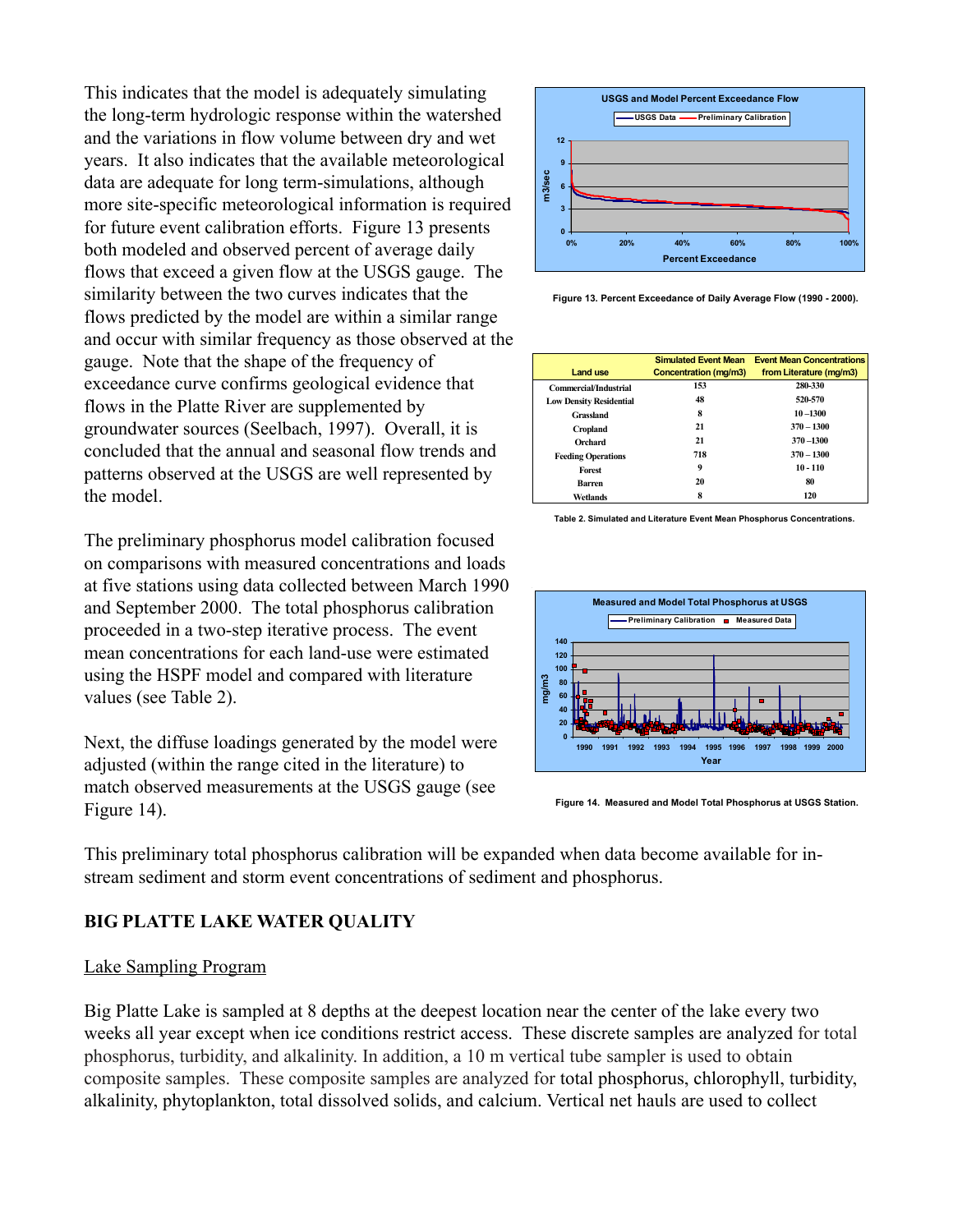zooplankton. Other field measurements include Secchi Depth, dissolved oxygen, temperature, pH, oxidation-reduction potential, and light penetration.

### Total Phosphorus

Figure 5 shows the measured volume-weighted average total phosphorus concentration in Big Platte Lake and the percent of the time that the concentrations exceed the  $8 \text{ mg/m}^3$  standard. The concentration of total phosphorus declined from about 12.0 mg/m<sup>3</sup> in 1976 to a minimum of about 6.3 mg/m<sup>3</sup> in 1998 and 1999. This change coincided with major reductions in the phosphorus loading from the hatchery, increased development of the watershed, and the change to phosphorus-free detergents. However, the concentration increased to about 8.3 mg/m<sup>3</sup> in 2002 reversing the long-term downward trend. Note from Figure 7 that the USGS flow of the Platte River is higher in 2001 and 2002 compared to the past two or three years. The higher total phosphorus levels in the lake and more violations of the 8 mg/m<sup>3</sup> goal may be related to the higher than average flow of the River. However, there also was an accidental release of raw domestic sewage into Platte River during the winter of 2002 that may have contributed to increases in the lake concentration. Finally, an unauthorized landfill containing domestic sewage sludge and fruit processing wastes has been recently discovered that may have contaminated the groundwater and a small tributary that enters the lake below the USGS gauge station. A reliable water quality model of the lake is needed to properly evaluate the relative significance of these trends and events. Such a model must be based on an accurate assessment of the point and non-point loads and the physical, chemical, and biological mechanisms operative in the lake. Without such a model it is impossible to quantify the impact of various factors on the total phosphorus concentration of the lake.

### Dissolved Oxygen

Figure 15 shows the changes in the concentration dissolved oxygen in the bottom waters of Big Platte Lake over past few years.

Note that the concentration of dissolved oxygen drops below 2 mg/L for about 100 days each year. This is an important period because this is when anaerobic conditions exist in the sediments and dissolved phosphorus is released into the hypolimnion. Note that the period of low dissolved oxygen was much shorter in 2002 compared to other years due to differences in lake temperature.



**Figure 15. Dissolved Oxygen Concentration in Bottom Waters of Big Platte Lake.**

### Lake Water Quality Model

A comprehensive model of the lake is needed that can predict the impact of the hatchery and non-point total phosphorus loads from the watershed on water quality of Big Platte Lake. It is also important that the model accurately simulate light attenuation (extinction coefficient or Secchi Depth) and the internal loading of phosphorus from the sediments that are associated with low bottom water dissolved oxygen concentrations. The model must also be able to account for variable atmospheric temperature, rainfall, and wind patterns that impact the magnitude of the phosphorus loads and mixing conditions in the lake.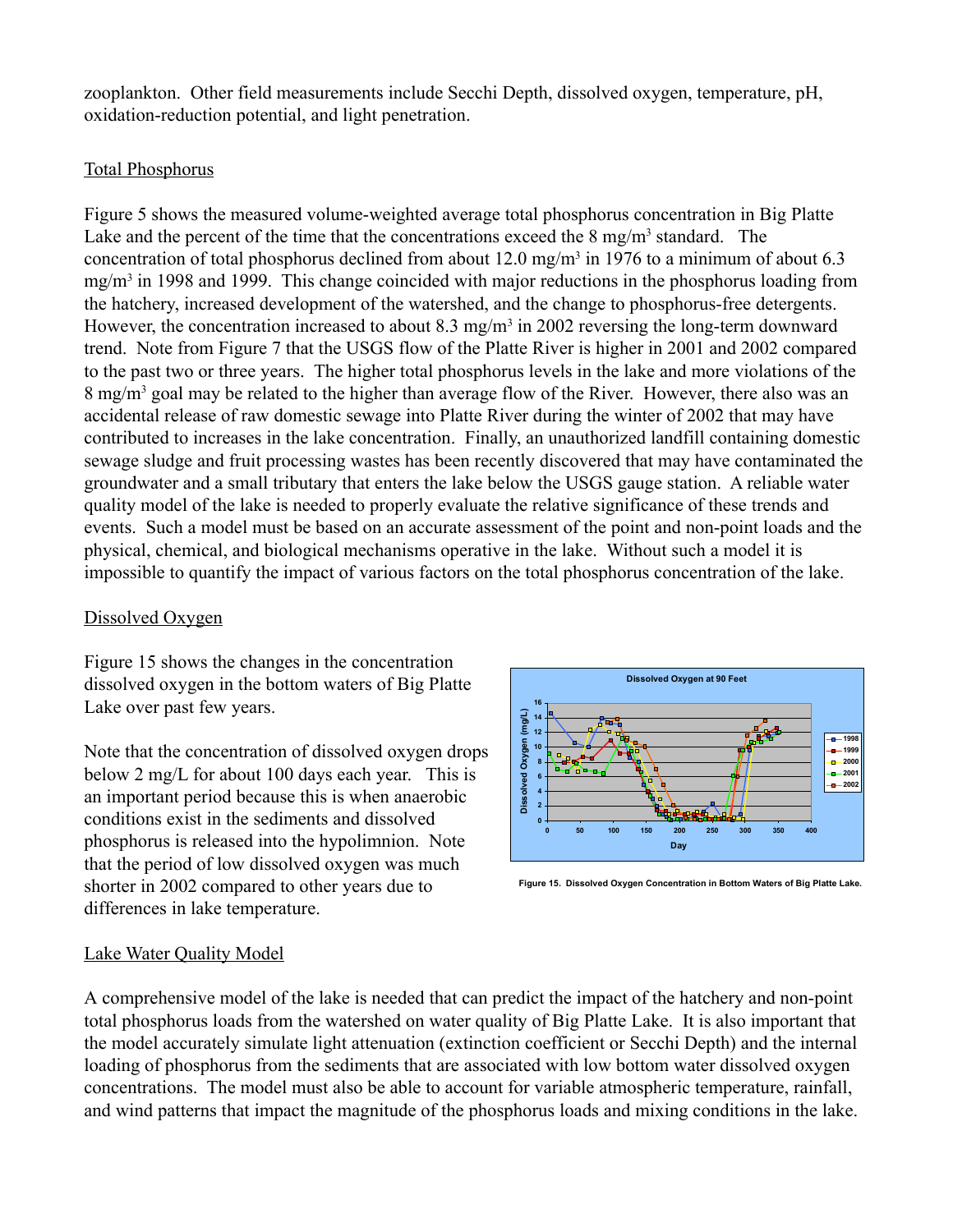After validation, such a model can be used to estimate the effectiveness of various remedial control measures designed to promote compliance with the water quality goals of the lake.

Water quality models for Big Platte Lake have been developed by in the past by Chapra (1996), Walker (1998), and Lung (2000). Unfortunately, these models do not adequately address exchange processes between the water and the sediments and do not include dissolved oxygen or Secchi Depth as model variables. Therefore a custom model was developed for the system that includes these features. Figure 16 shows the physical layout of a three-layer horizontally mixed dynamic model for Big Platte Lake.

The components of the model include tributary flow and loading, outflow, settling, exchange between adjacent layers, and sediment phosphorus release. This framework will allow simulations of the history of the water quality of the lake and permit predictions of long-term recovery and responses to remedial activities.

Figure 17 shows the major kinetic components of the model. The lake model variables are soluble and particulate phosphorus, phytoplankton and zooplankton density, dissolved oxygen, and Secchi Depth. The lake model includes mechanisms that describe the release of phosphorus from the bottom sediments under low oxygen conditions and the recycling of phosphorus by rooted macrophytes. The model mechanisms were chosen to allow accurate modeling of phosphorus, water clarity, and dissolved oxygen with minimum model complexity. This model requires the solution of 30 linked timevariable nonlinear differential equations.

Figure 18 shows the preliminary model calibration for dissolved oxygen. This calibration uses measured temperatures to determine the vertical exchange coefficients.

Note that the model does an excellent job of simulating dissolved oxygen for both winter and summer conditions. The model also adequately



**Figure 16. Components of Lake Water Quality Model.**



**Figure 17. shows the major Kinetic Components of the model.**



**Figure 18. Measured Dissolved Oxygen and Model Predictions for 2000.**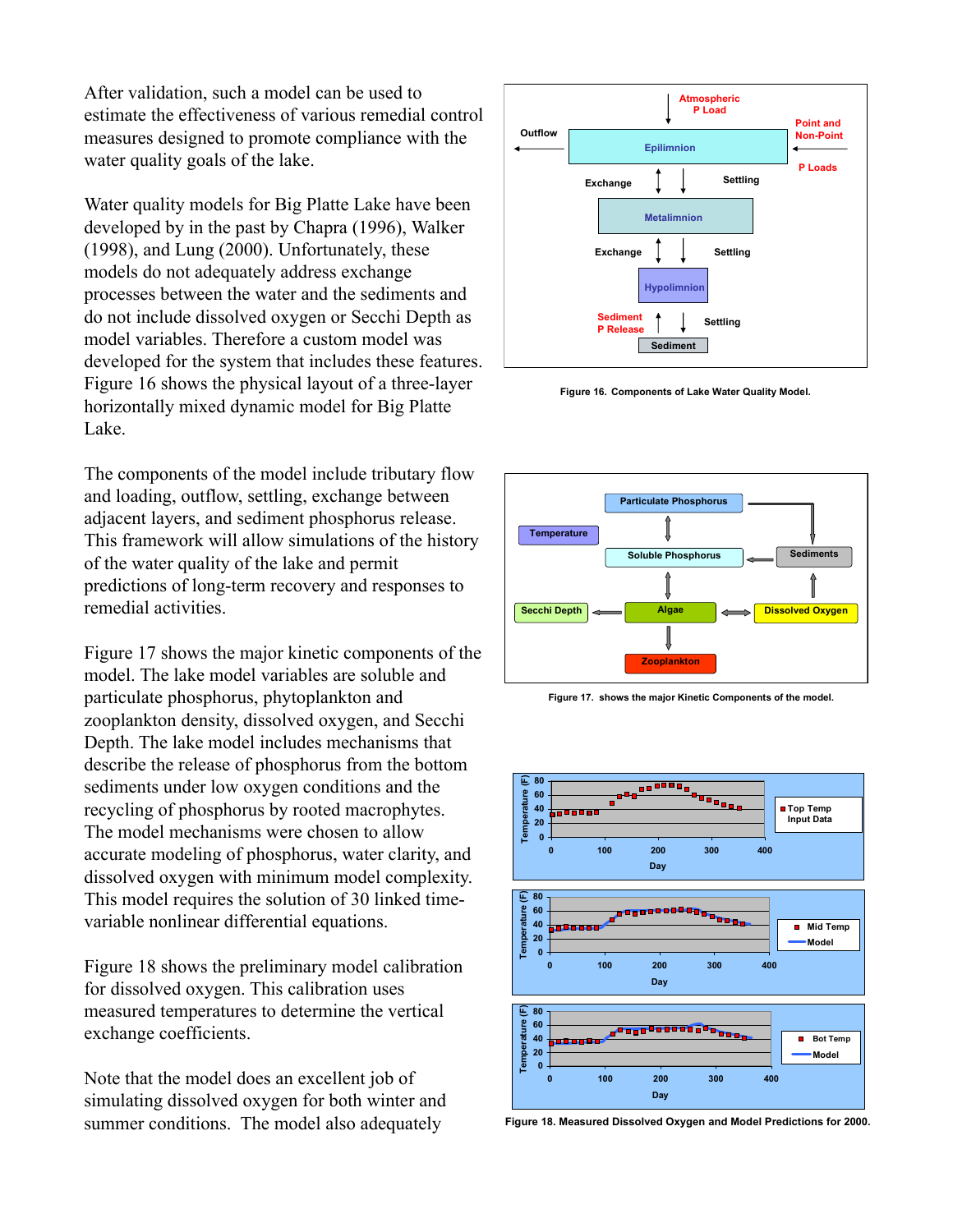predicts spring and fall turnover and the rate of hypolimnetic oxygen decline. Figure 19 shows preliminary model calculations and measured 2000 concentrations of total phosphorus and chlorophyll and Secchi Depth.

The model fits the spring and fall increases in phosphorus as well as the minimum in the summer. The model also simulates a long spring phytoplankton bloom as well a short early fall increase with summer clearing in between. The model fails to predict a late fall bloom, and does not replicate the Secchi Depth very well, especially during the important summer minimum period. Because of these shortcomings, it is planned to refine the model coefficients and mechanisms as more monitoring data become available and several special studies are completed as described below.



**Figure 19. Measured Data and Model Predictions for 2000.**

### **SPECIAL STUDIES**

The development and calibration of the water quality model for Big Platte Lake will be based on the hatchery, tributary, and lake monitoring data described above. This model may be used to support or reject alternative measures to control nutrient inputs to the lake. It is imperative that the model have high reliability because such measures may be costly and disruptive to individual property rights. The reliability of the model can be enhanced by conducting special laboratory and field studies that will provide direct estimates of some model coefficients that are independent of the regular monitoring data. Several special studies are described below.

#### Water Clarity

Water clarity, as characterized by measurements of Secchi Depth, is an important indicator of water quality conditions in Big Platte Lake. However, Secchi Depth measurements lack precision and are often inconsistent. Therefore light attenuation is also being measured using a LICOR submersible light meter. These are direct and more precise measurements of light attenuation as a function of depth that can be used to calculate extinction coefficients. These measurements are expected to enhance the understanding of the relationships among Secchi Depth, chlorophyll concentrations (or phytoplankton and zooplankton counts), and turbidity. Light attenuation may also be a function of pH that is affected by algal activities, and perhaps the input of acid rain.

Figure 19 shows changes in measured Secchi Depth in 2000 as well as a preliminary model calculation that involves the chlorophyll concentration and the calcium carbonate Saturation Index. The model is reasonably consistent with the data for most parts of the year, but it does not predict the mid-summer minimum that is associated with calcium carbonate precipitation. Note that the model fails during the time of the year most important in terms of water quality impacts. Therefore it is desirable that additional analyses be performed with the hope of improving the understanding of the relationships among Secchi Depth, chlorophyll, turbidity, particulate fractions, and other limnological parameters.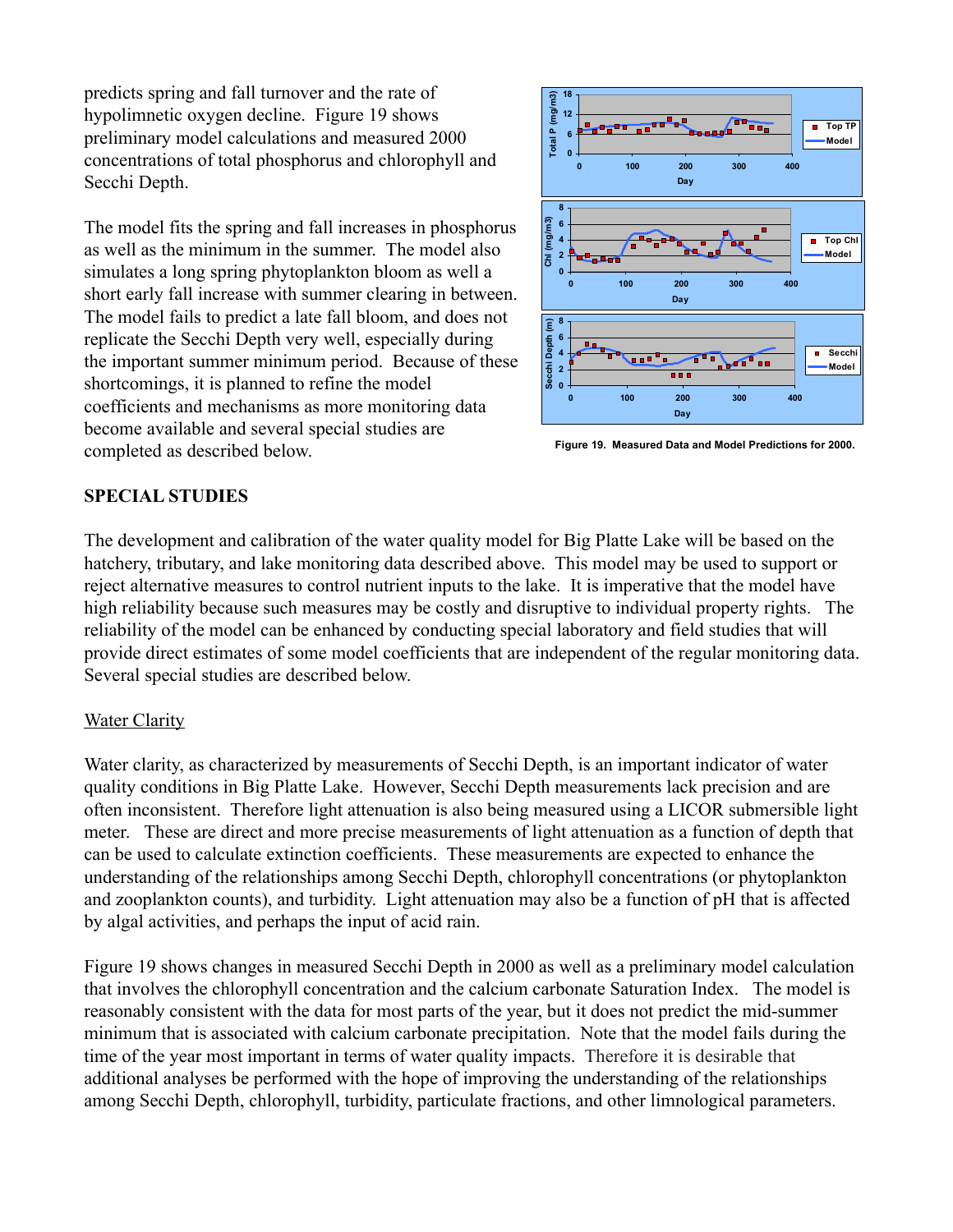### Sediment Flux Rates

The magnitude of the internal source of phosphorus from the sediments of Big Platte Lake is directly related to the phosphorus content of the sediments and area of the bottom that experiences anoxic conditions. It has been estimated that 77 kg/yr of phosphorus is contributed to Big Platte Lake through this mechanism (Canale et al. 2002). This is about 80 % of the current point load from the hatchery. It is noted that with the reduction of the hatchery point source of phosphorus, the internal and watershed loading become more significant. Therefore, it is important to be able to accurately estimate the flux rate of phosphorus from the sediments and the sediment oxygen demand.

Phosphorus release rates are dependent on the sediment physical and chemical properties. Measurement of these parameters will be used to develop correlation relationships between sediment flux rates and various sediment properties. Nurnberg (1988) performed a similar study and showed that a significant correlation existed between phosphorus release rate and sediment total phosphorus content. The phosphorus release rate experiments will be conducted on undisturbed sediment cores using methods proposed by Kamp-Nielson (1974) and Penn et al. (2000).

The sediment oxygen demand will be measured using techniques proposed by Gardiner (1984). Water overlying a sediment core will be saturated with oxygen, and the decrease in concentration will be recorded. Sediment oxygen demand is expected to show a positive correlation with the chemical oxygen demand (COD) and may serve as a convenient surrogate parameter for estimation of sediment oxygen demand (Gardiner 1984).

# **Others**

The major loss mechanism of phosphorus in Big Platte Lake is the settling of particulate matter to the sediments. The settling velocity of these particles is also an important model coefficient. The value of the settling coefficient is usually estimated through model calibration by fitting the model output to measured data. However, it is preferable to measure the settling velocity directly. This is accomplished by placing collection chambers in the lake and measuring the accumulated solids as a function of time. The settling velocity can be then calculated from these data.

Most of the macrophytes in Big Platte Lake obtain phosphorus for metabolic activities through their root system rather through their leaves. Phosphorus absorbed from the sediments is stored in the tissue of the macrophytes in a pool that increases in size with the growth and expansion of the population. This tissue phosphorus is recycled into the water in the fall. Landers (1982) found that senescing macrophytes contributed 18% of the annual phosphorus budget in an Indiana reservoir. Both periphyton and phytoplankton increased in surrounding waters subsequent to the release. It has been estimated that macrophytes contribute 45 kg/yr of phosphorus to Big Platte Lake through these mechanisms (Canale et al. 2002). This is almost half of the current point load from the hatchery. This again illustrates that internal and watershed loads are becoming larger components of the overall phosphorus budget for the lake. A macrophyte survey has been conducted to more accurately determine the type, density, area, and phosphorus content of the plants. These data can be used to make first-cut approximation of the amount of phosphorus absorbed from the sediments during the growing season and subsequently released during the fall die-off period. This information can be used to determine the significance of macrophyte activity on phosphorus concentrations and dynamics in Big Platte Lake.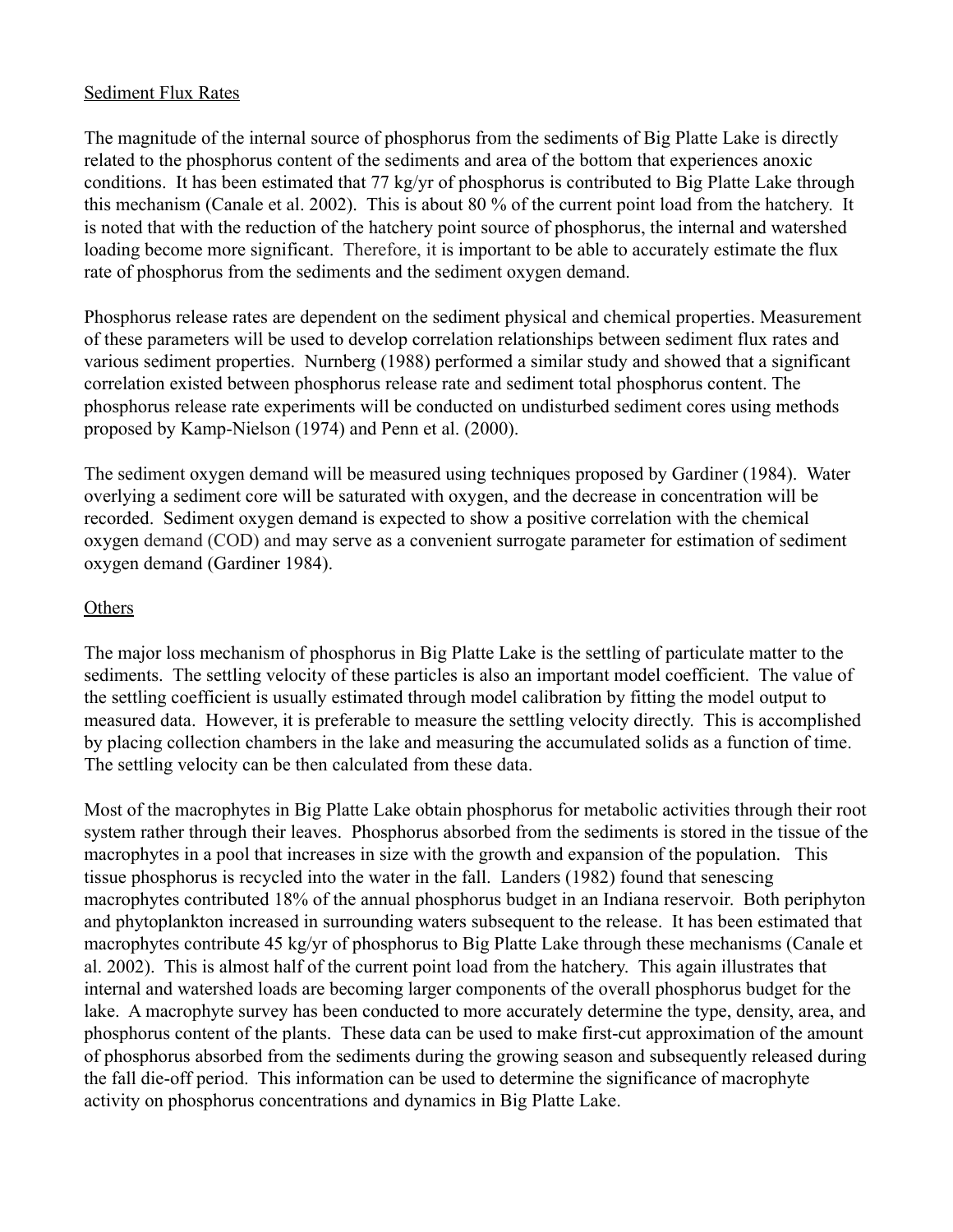Laboratory tests are planned to determine the bio-availability of different point and non-point sources of phosphorus. These sources include the hatchery effluent, the upper Platte River, major tributaries within the watershed, and small local drainages that discharge directly to the lake. The tests should measure the growth rate of a test algal species to determine the growth potential of various sources of phosphorus.

The filter-feeding activities of zebra mussels can reduce phytoplankton concentrations and consequently increase Secchi Depth (Canale and Chapra, 2002). The respiration of zebra mussels can also be a significant oxygen demand. Lake residents have observed numerous small zebra mussels during the summer of 2002. A survey is planned to estimate the area, density, and size-distribution of resident mussels.

## **ACKNOWLEDGMENTS**

The authors would like to take this opportunity to thank and acknowledge the valuable contribution of many individuals from the Michigan Water Research Program at Central Michigan University. Jenny Estabrook and Scott McNaught have left no stone unturned in their efforts to evaluate and improve their laboratory methods for low concentrations of total phosphorus. Scott McNaught reviewed the historical plankton data and recommended much improved methods for sample collection. Michael Holmes and Scott McNaught are conducting the research study of Big Platte lake sediments.

Several individuals on the hatchery staff have been helpful. Ed Eisch and Bob Humphrey have made this project one of their top priorities and have provided valuable insights. The tough job of day to day sample collection through hot and cold, and sometimes on the ice, has been handled by Bob Kerry, Brian Haffner, Bob Eggleston, and most recently Aaron Switzer. The reliability of the data would suffer without their careful and conscientious efforts. Bob Haas from the Mt. Clemens Research Station and Jim Breck from the Institute of Fishery Research in Ann Arbor, Michigan are working on macrophyte sampling techniques. Doyle Brunsen from the MDEQ helped procure, install, and provided training for the automated stream sampling equipment.

Several individuals associated with the PLIA have made significant contributions to this project in addition to co-author and PLIA President Wilfred Swiecki. Jim Berridge has developed a comprehensive database for the system that serves as a storehouse for the data. The database program also generates reports that analyze and display the data. Dr. Jerry Heiman has worked on a Watershed Planning Grant and related water sampling. Tom Inman has coordinated closely with the Hatchery staff on counting the fall salmon run. Sally Casey has been making weekly Secchi Depth measurements for many years. Joe Francis and Al Amstutz have been measuring stream flow of the North Branch of the Platte River and the Platte River at US-31and M-22. Dr. Mike Pattison and Dr. John Spencer review the data and have provided historical background and anecdotal observations.

Russell Minnerick and his staff at the U.S. Geological Survey – Grayling Office have been involved in measuring flows at the hatchery, calibrating equipment, and providing guidance and training to hatchery staff on how to properly collect stream flow measurements.

FishPro staff (particularly Bill Jensen and Gary Wilken), Department of Management and Budget staff (particularly Ken Dao and Joel Gordon), and Three Rivers Construction staff have been instrumental in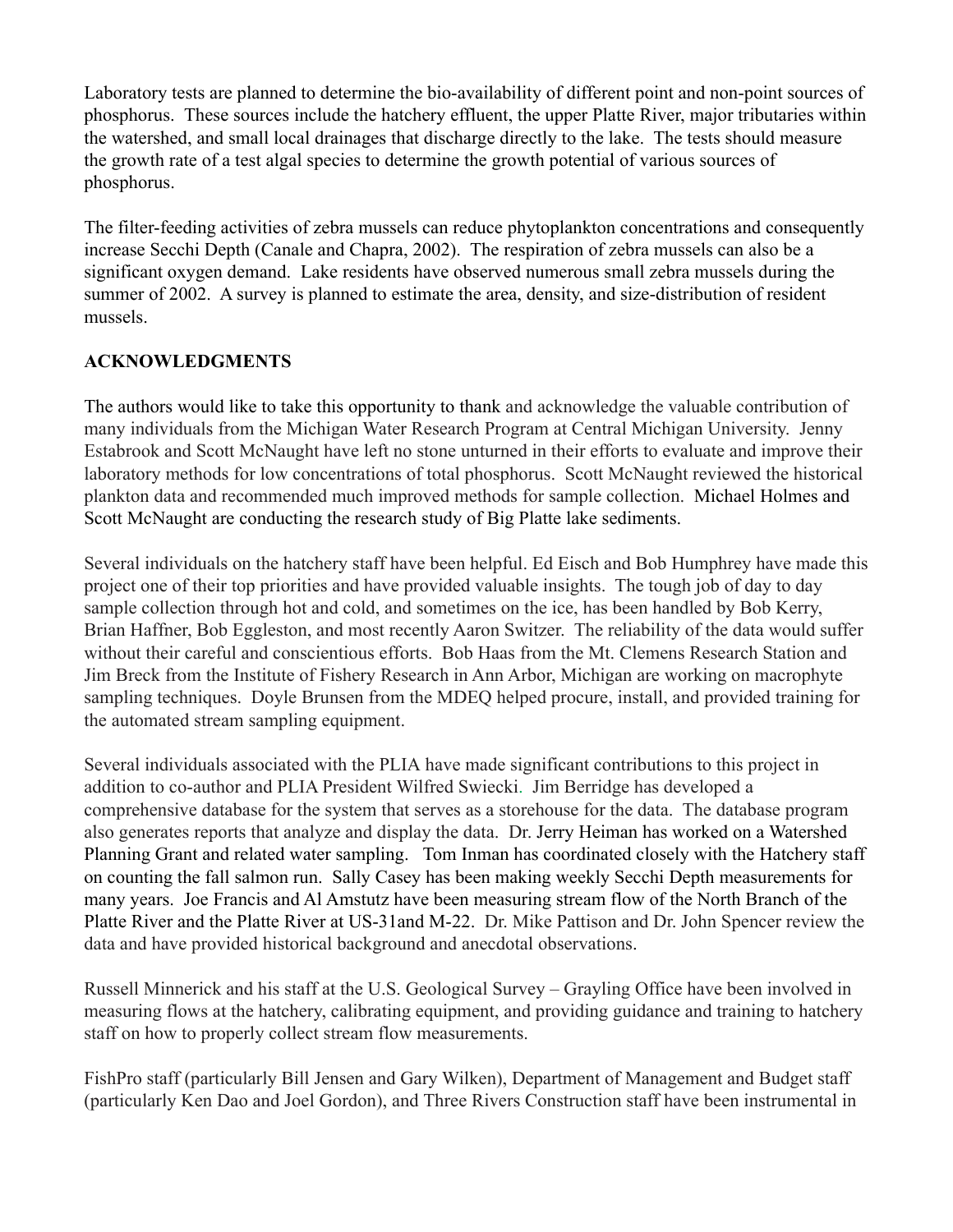upgrading and renovating the hatchery which will soon have some of the most advanced effluent management equipment in the country at a production facility.

# **REFERENCES**

Bostwick, M.; Pecor, C.; Sadewasser, S. (1983) Clean *Lakes Program: Platte Lake, Benzie County Michigan*, Michigan Department of Natural Resources, Land Resource Program, 110 pages.

Canale, R. P.; Swiecki, W.; Whelan, G. (2002) *Annual Report for the Year 2001*. Report prepared for 30th Circuit Court, State of Michigan, 31 pages.

Canale, R.P.; Chapra, S.C. (2001) Modeling Zebra Mussel Impacts on Water Quality of the Seneca River, NY. *Jour. Env. Eng***.**, **121,** (3), 241-250.

Chapra, S. C. (1996) *Data Analysis and Preliminary Modeling of Platte Lake, Michigan*. Report prepared for Michigan Department of Natural Resources. 28 pages.

Clerk, S. (2001) *Fossil chironomids as indicators of water quality impacts from aquaculture activities.* Master of Science Thesis, Queens University, Kingston, Ontario, Canada. 135 pages.

Gardiner, R.D. (1984) *Sediment oxygen demand and related surficial sediment characteristics in Green Bay (Lake Michigan)*. Master's Thesis, Department of Civil Engineering, Michigan Technological University, Houghton, Michigan.

Grant, J. (1979) *Water Quality and Phosphorus Loading Analysis of Platte Lake 1970 – 1978*. Water Quality Division, Michigan Department of Natural Resources, State of Michigan, Publication Number 4833-9792, 63 pages.

Kamp-Nielson, L. (1974) Mud-water exchange of phosphate and other ions in undisturbed sediment cores and factors affecting the exchange rates. *Arch. Hydrobiol.* **73**, 218-237.

Kenaga, D.; Evans, L. D. (1982) *Effect of the Platte River Anadromous Fish Hatchery on Fish, Benthic Macroinvertebrates and Nutrients in Platte Lake*, Michigan Department of Natural Resources, Water Quality Division, 41 pages.

Landers, D.L. (1982) Effects of naturally senescing aquatic macrophytes on nutrient chemistry and chlorophyll a of surrounding waters. *Limno. Oceanogr*. **27,** (3), 428-439.

Lung, W. (2000) *Modeling Total Phosphorus and Dissolved Oxygen in Platte Lake.* Report prepared for 30th Circuit Court, State of Michigan.

Nurnberg, G.K. (1986) Prediction of Phosphorus Release Rates from Total and Reductant-Soluble Phosphorus in Anoxic Lake Sediments, *Can. J. Fish. Aquat. Sci*., **45**, 453-462.

Penn, M.R.; Auer, M.T.; Doerr, S.M.; Driscoll, C.T.; Brooks, C.M.; Effler, S.W. (2000) Seasonality in phosphorus release rates from the sediments of a